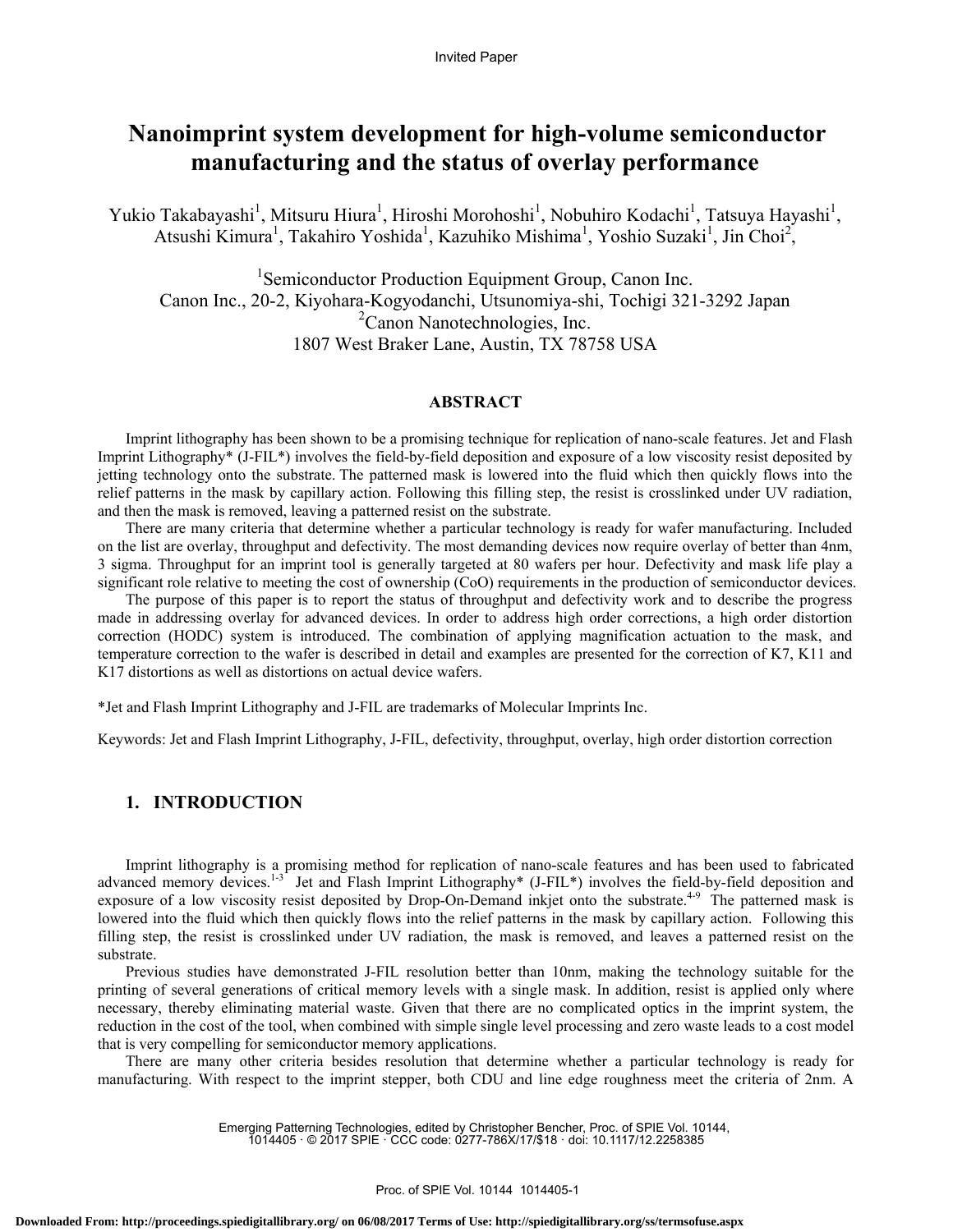collaboration partner has achieved overlay of 10nm (with a target of 8nm)<sup>10</sup> and defect levels  $\sim 5/cm^2$  across a lot of 25 wafers.<sup>11</sup> In 2015, mix and match overlay results of less than 5nm were achieved. Other criteria specific to any lithographic process include throughput, which plays a strong role in determining whether CoO requirements can be met. Recently, Takeishi and Sreenivasan reported that a throughput of 40 wafers per hour was achieved on a four station imprint tool.<sup>12</sup> Further improvements, defining a path towards 60 wafers per hour were reported by Zhang et al.<sup>13</sup>

As the most aggressive features in advanced memory designs continue to shrink below 15 or 16 nm (towards 1Z nm), the cost of fabricating these devices increases because of the large number of additional deposition, etch and lithographic steps necessary when using immersion lithography.14 Nanoimprint Lithography (NIL) offers a more attractive CoO than competing technologies. Cost benefits can be realized by:

- Enabling direct printing of the features of interest, without the need for multiple patterning techniques.
- Improved mask life that allows a replica mask to be used for more than 1000 wafers.
- By improving the throughput of the NIL tool
- By improving the overlay performance so that the technology can address both NAND Flash and DRAM devices

In this review paper, we focus on the wafer imprint tool, and briefly summarize the status of defectivity and throughput and then discuss the progress made in overlay performance. In order to address high order corrections, a high order distortion correction (HODC) system is introduced. The combination of applying magnification actuation to the mask, and temperature correction to the wafer is described in detail and examples are presented for the correction of K7, K11 and K17 distortions as well as distortions on actual device wafers.

## **2. Defectivity**

NIL, like any lithographic approach requires that defect mechanisms be identified and eliminated in order to consistently yield a device. NIL has defect mechanisms unique to the technology, and they include, liquid phase defects, solid phase defects and particle related defects. Examples of these types of defects have been discussed previously.<sup>15</sup>

Especially, more troublesome are hard particles on either the mask or wafer surface. Hard particles run the chance of creating a permanent defect in the mask, which cannot be corrected through a mask cleaning process. Because of this, hard particle is a primary factor to decide the mask life time. The methodology for removing particles can be broken down into categories:

- Reduction: The minimization of particle generation from particle sources related to materials within the tool and the surface treatment of these materials
- Removal: The reduction of particles that could potentially find their way onto the mask and wafer. These can be addressed by optimizing the airflow within the tool and by providing an ionizer source to address charge build up on the mask
- Rejection: The elimination of particles through an inspection and mask cleaning process flow.
- Tool preparation: Meaning the measures taken to insure tool cleanliness

Particle reduction and removal has been accomplished through a combination of applying air curtains to direct particles away from the mask and wafer, the treatment of ceramics to inhibit particulation and a combination of charge reductions methods. The results of these efforts are shown in Figure 1 below. A simulated run on the NZ2C yielded a single particle event for more than 1200 wafers, which is equivalent to a particle adder specification of 0.0008, surpassing the target of a 1000 wafer mask life. Further details on this work can be found in the paper by Nakayama et al. in this proceedings, and cover the additional topics of mechanical and chemical polishing to reduce particles generated from gas nozzles and the implementation of an electrostatic cleaning plate to direct particles away from the mask surface.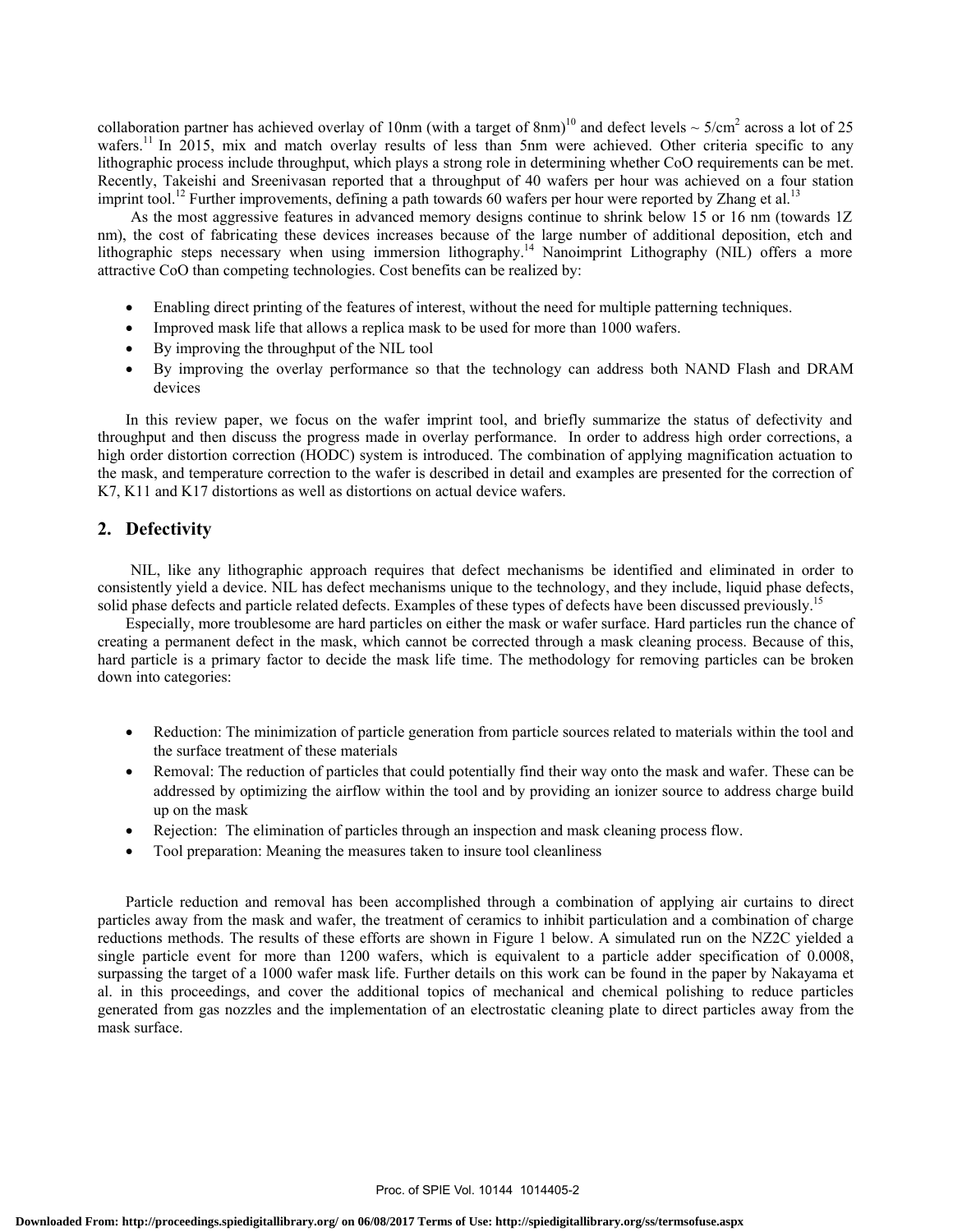

Figure 1. Historical improvements on tool particle adders

#### **3. Throughput**

There are several parameters that can impact resist filling. Key parameters include resist drop volume (smaller is better), system controls (which address drop spreading after jetting), Design for Imprint or DFI (to accelerate drop spreading) and material engineering (to promote wetting between the resist and underlying adhesion layer). In addition, it is mandatory to maintain fast filling, even for edge field imprinting. Previously, we have demonstrated that it is feasible to fill dense line/space patterns in only one second.

The resist properties have a large impact on fill time and the engineering of the resist is critical for meeting performance criteria and properties such as surface tension, viscosity and wetting. Surface wetting has a strong influence on fill time as shown in Figure 2. In this work, resist spreading was addressed in order to accelerate drop spreading on the surface of the wafer prior to imprinting. Resist fill time was tracked as a function of resist drop diameter. A 3x increase in drop diameter resulted in a reduction in fill time of approximately 0.6 seconds.

As a rule of thumb, a 1.1 second fill time is necessary to achieve a throughput of 20 wafers per hour per imprint station, or 80 wafers per hour for a fully configured four station cluster tool. Last year, we reported throughputs of 15 wafers per hour, with a 1.5 second fill time. Figure 3 shows the various methods employed to reach a throughput of 15 wafers per hour.<sup>13</sup> Presently, we are achieving throughputs of about 17 wafers per hour with a fill time of 1.2 seconds, and have demonstrated 1.1 second filling on device-like layouts. A detailed report on throughput by Ye et al. can also be found in this proceedings.



Figure 2. Resist fill time as a function of resist drop diameter for three different resist formulations. Improved resist spreading had a significant impact on fill time.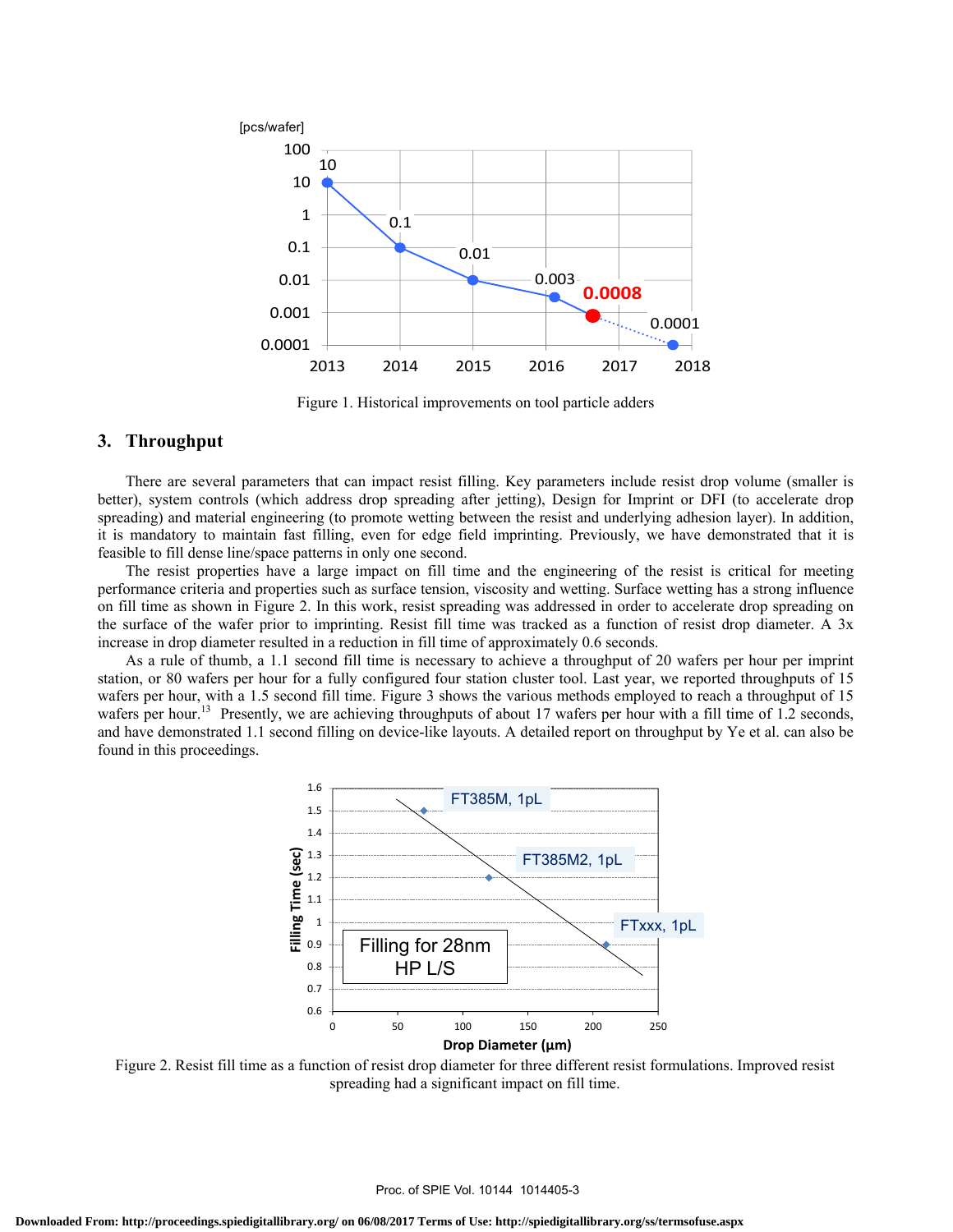

Figure 3. Fill time for five different conditions, demonstrating feasibility for printing 15 wafers per hour.

# 4. Overlav

The alignment and overlay system consists of various factors, which can be categorized generally as alignment and distortion. In a multi-station system, such as the NZ2C, it is important to recognize that overlay and distortion must be controlled within a station and from station to station. Additionally, the magnification actuator system initially employed for overlay is limited in its ability to correct for high order distortion signatures present on previously pattern levels of a device. Thus a method for correcting these distortions is required. In the following sections, we address all three subjects.

#### a. Through The Mask Alignment System

Using a through the mask (TTM) alignment system, 1nm repeatability has been demonstrated and the data collected by the TTM system correlates very closely with an Archer measurement tool. Canon has studied both Single Machine Overlay (SMO) and Mix and Match Overlay (MMO), and the results are reported below.

SMO measurements are not done in the same way as an optical projection system, since it is not possible to print a second time over the existing resist. As a result, the wafer must be removed after a first imprint, etched and then placed back in the tool for the subsequent imprint and overlay. Shown in Figure 4 are the SMO results across a full wafer and within a single field. Within a single field, an SMO of less than 1.2nm, 3sigma was observed. Across wafer, SMO was less than 2.2nm.



SMO 3σx: 2.1nm 3σy: 1.8nm

Distortion:30x: 1.1nm 30y: 0.9nm

Figure 4. Single Machine Overlay measurements using the NZ2C imprint system. Within a single field, an SMO of less than 1.2nm was observed. Across wafer, SMO was less than 2.2nm.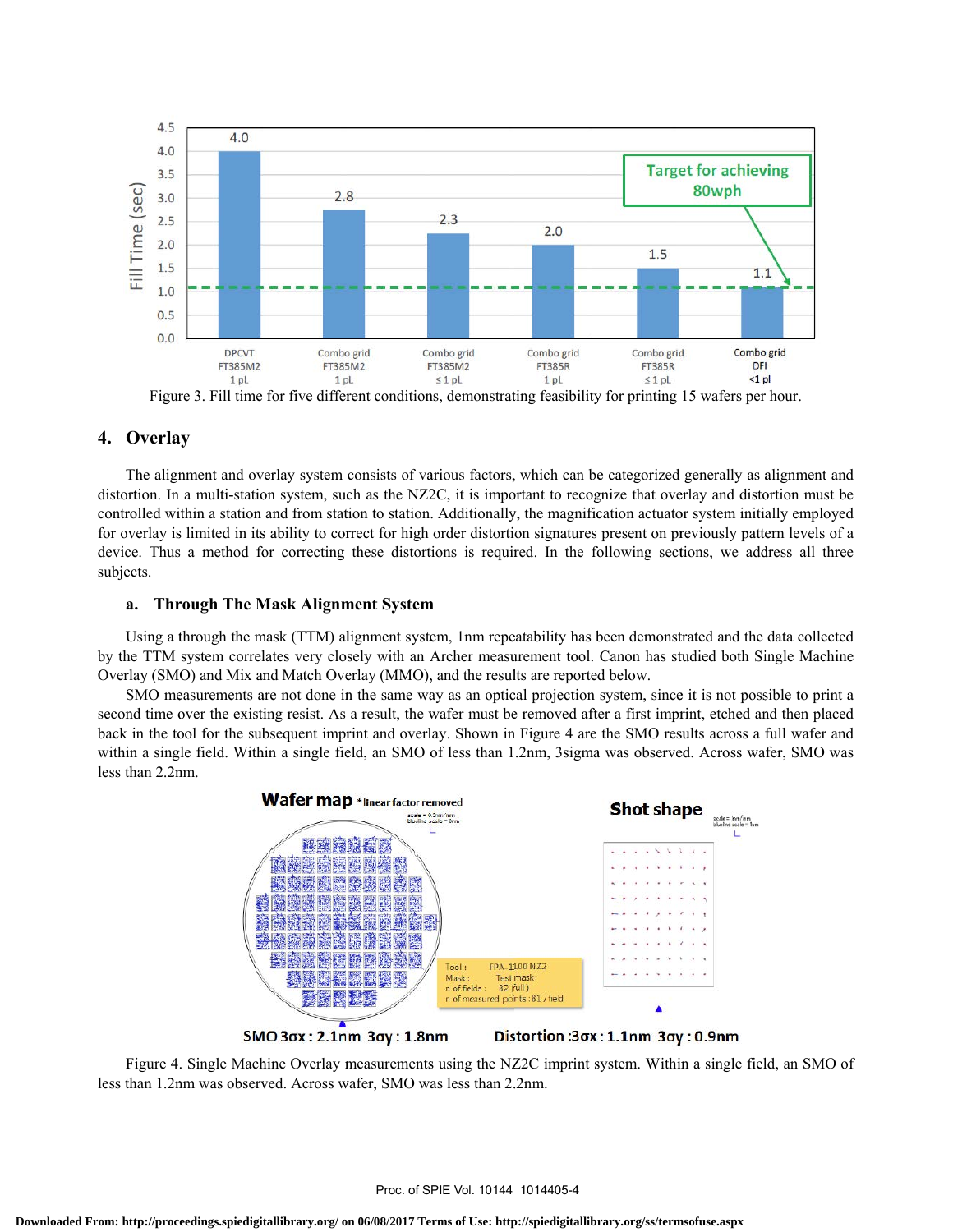| with 1x nm features<br>Substrate: ArF IML<br>n of fields: 84 (full and partial) |                    |  |
|---------------------------------------------------------------------------------|--------------------|--|
|                                                                                 |                    |  |
| n of measured points : 12 / field                                               |                    |  |
|                                                                                 | 3wafers total [nm] |  |
| X                                                                               | Y                  |  |
| 0.1<br> m                                                                       | 0.0                |  |
| 3.9<br>$3\sigma$                                                                | 4.0                |  |
| 4.0<br>$ m +3\sigma$                                                            | 4.0                |  |



Figure 6. Mix and match overlay stability over a three day period. The mean  $+3$  sigma values in x and y were 4.0nm and 4.2nm, respectively.

#### **b. Station to station variability**

Initial tests have also been performed to understand the variability between stations in the NZ2C cluster tool. The first experiment examined variability between two stations across an eighteen wafer run. Measured were the translation, magnification and rotation residuals. As shown in Figure 7, the translation variability is well under 1nm and the magnification and rotation residuals were less than 0.10 ppm.

Figure 8 reports the average distortion residuals between two stations using two different masks. Data was collected across 58 fields of a wafer and the residual value was calculated by subtracting out the average distortion. The difference between stations and masks is less than 0.70nm.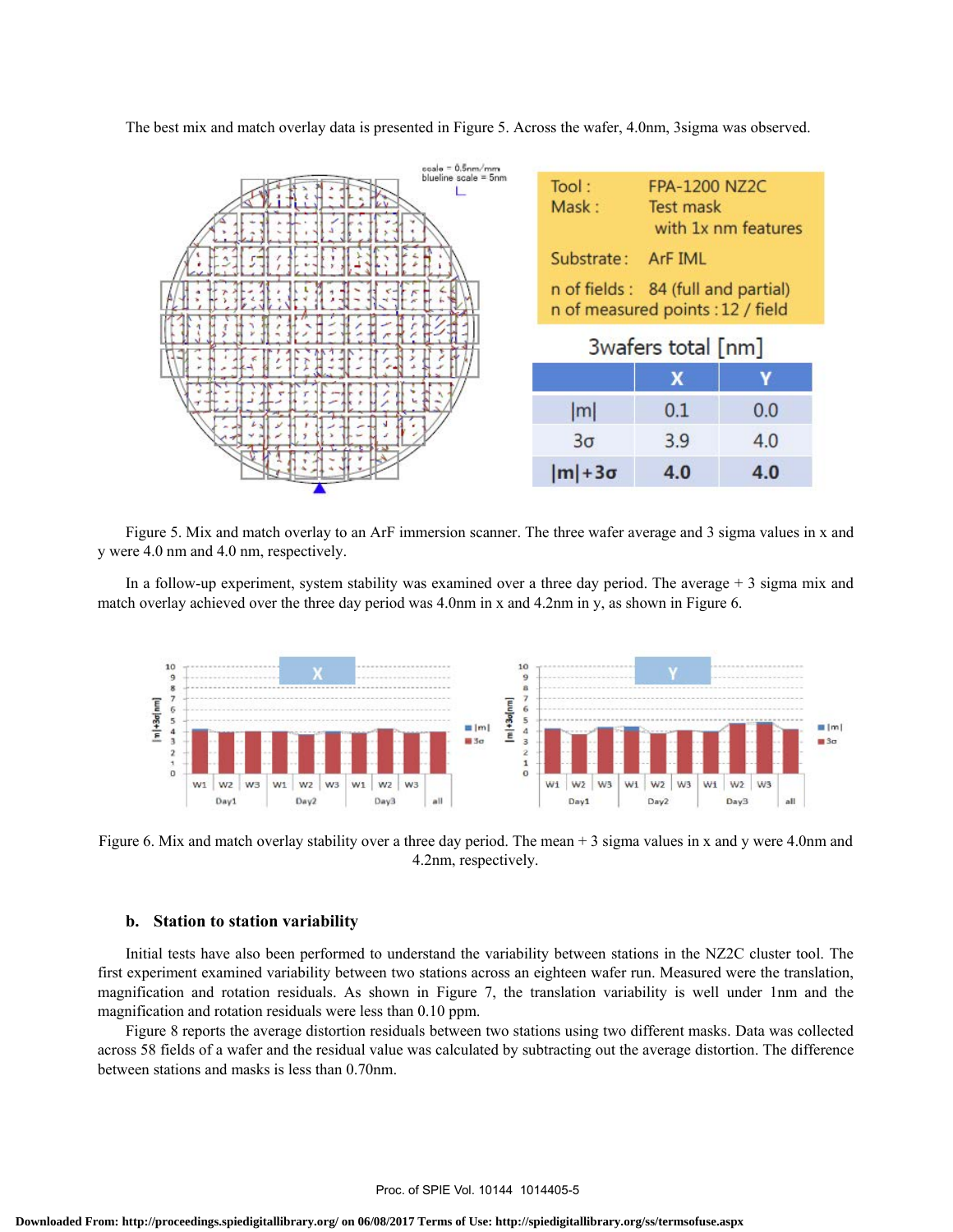

Figure 7. Translation, magnification and rotation variability between two imprint stations in the NZ2C.

|        | <b>Station1</b>                                                                                                                                                                              | <b>Station 2</b>                                                                                                                                                                                                                              |
|--------|----------------------------------------------------------------------------------------------------------------------------------------------------------------------------------------------|-----------------------------------------------------------------------------------------------------------------------------------------------------------------------------------------------------------------------------------------------|
| Mask A | $\begin{bmatrix} 0 & 0 & 0 \\ 0 & 0 & 0 \\ 0 & 0 & 0 \\ 0 & 0 & 0 \end{bmatrix}$<br>saake it Leasines<br>Hueling angle is Seen<br>$3\sigma x: 1.5$ nm<br>3 <sub>σy</sub> : 1.9 <sub>nm</sub> | $\begin{bmatrix} 0 & 0.1 & 0.0 \\ 10 & 11 & 10 \\ 0.010 & 11 & 10 \\ N_{\text{th}} & 0.1 & 1 \\ N_{\text{th}} & -1.1 & -1 \end{bmatrix}$<br>stude it has been<br><b>Hudire snale</b> is Tem<br>$3\sigma x: 1.1nm$<br>$3\sigma y: 1.3nm$       |
| Mask B | $\begin{bmatrix} 0 & 0 & 0 \\ 0 & 0 & 0 \\ 0 & 0 & 0 \\ 0 & 0 & 0 \\ 0 & 0 & 0 \end{bmatrix}$<br>sale = Iren/een<br><b>Box scule 1 Lie</b><br>$3\sigma x: 1.3nm$<br>$3\sigma y: 1.2nm$       | $\begin{bmatrix} 0.7 & 0.1 & 0.5 \\ 0.7 & 1.2 & 0.5 \\ 0.4 & 0.7 & 0.6 \\ 0.4 & 0.7 & 0.8 \\ 0.6 & 0.8 & 0.1 \\ 0.6 & 0.8 & 0.1 \\ \end{bmatrix}$<br>anders I services<br>letine user - Tom<br>$3\sigma x: 1.6$ nm<br>3 <sub>σy</sub> : 1.8nm |

Figure 8. Residual distortion errors between two imprint stations using two different masks.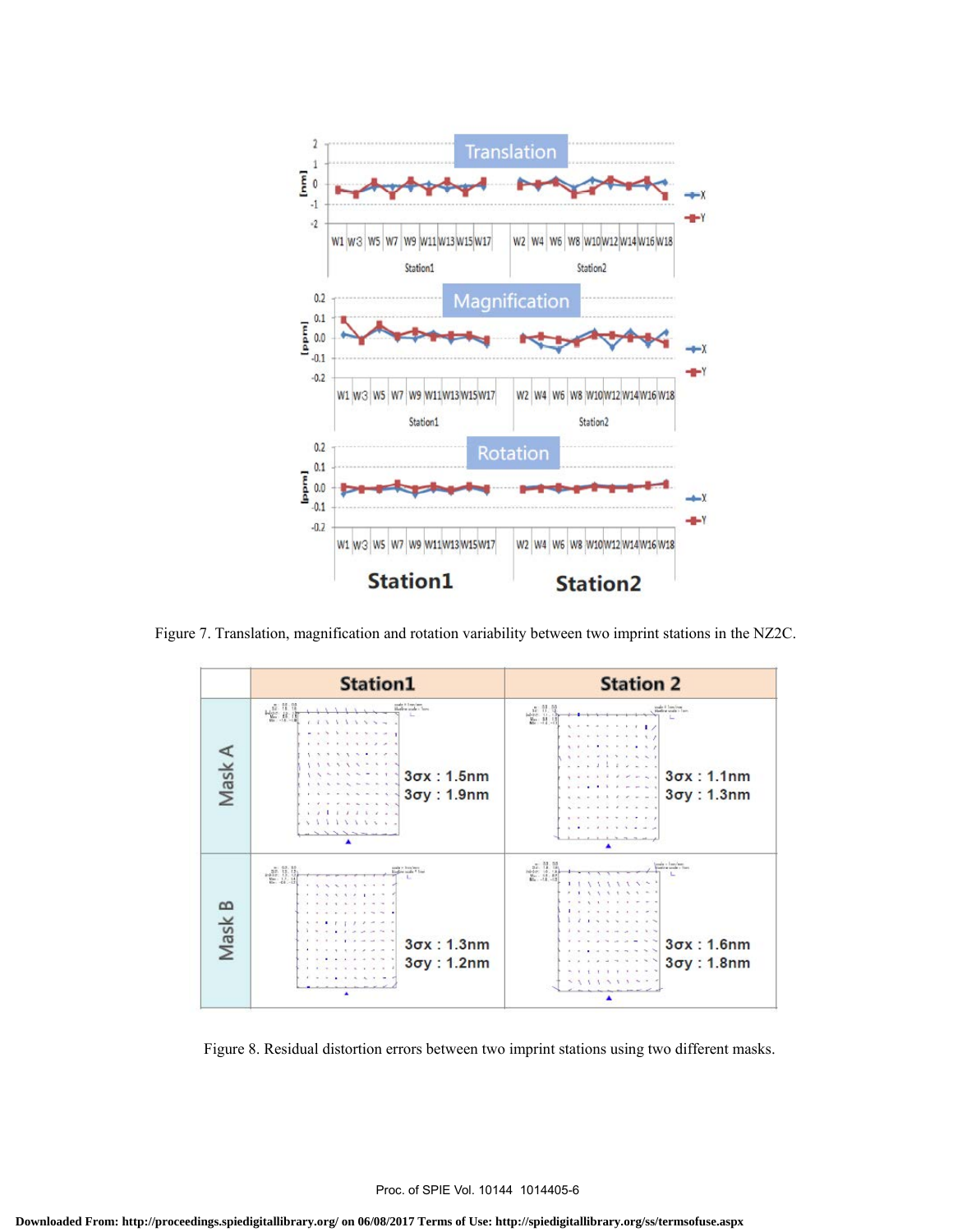#### **High Order Distortion Correction**  $c.$

It is important to note the difference in overlay approaches between an optical scanner and an imprint step and repeat tool. In an optical scanner, Shot Shape High Order Compensation (SSHOC) is done by manipulating both the stage and lens during the exposure process. A different approach is required for the imprint tool in order to do high order distortion controls (HDOC). HDOC for NIL can be enabled by combining two approaches:

- Mag actuator, which applies force using an array of piezo actuators  $1_{\cdot}$
- 2. Heat input to correct distortion on a field by field basis

Both approaches are described below.

With respect to the mag actuator, a larger array of piezo based actuators can be applied to do linear corrections. A simple schematic is shown in Figure 9.

Heat input on a field by field basis is also possible, and defines a potential path for achieving overlay results of better than 3nm. An example of this method is depicted in Figure 10. Figure 10a describes the heat input, temperature and initial shot distortion at time  $T = 0$ . Figure 10b shows the final heat input, temperature and distortion after 500 msec, which is well within the resist fill time budget of 1000 msec to achieve throughputs of 20 wafers per hour per imprint station.







Figure 10. a) Shot distortion at time  $T = 0$ . B) Distortion after a heat input of 500 msec.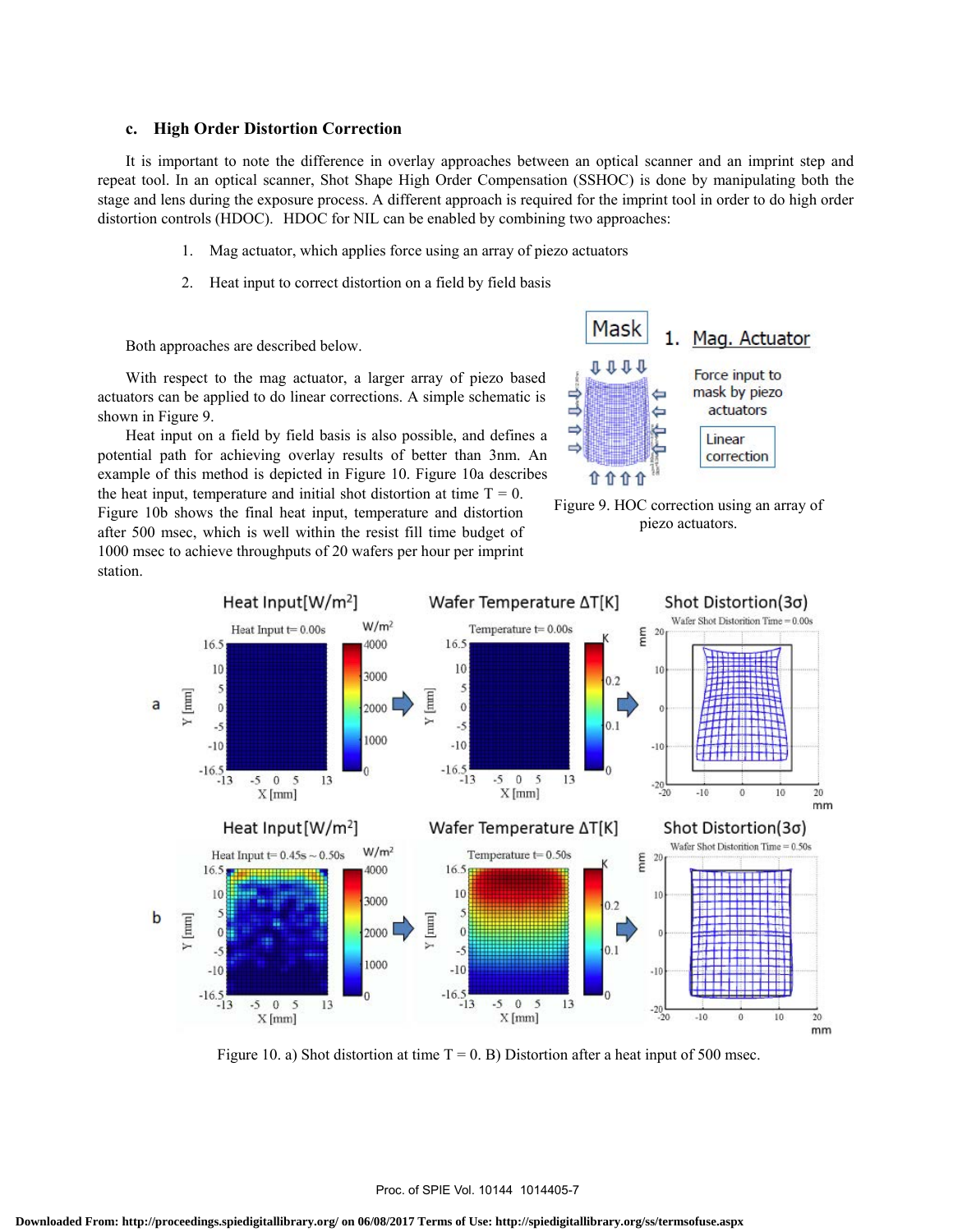Initial heat input experiments have now been performed and the results are very promising. Simulation and experimental results are in excellent agreement, and a reproducibility across a four wafer set of  $\sim$ 1nm was demonstrated. Testing has now started on the NZ2C tool first looking at the ability to correct known high order terms such as  $K7$  ( $2<sup>nd</sup>$ Magnifications), K11(Bow) and K17 (Pincushion).

Figure 11 describes the results of the experiment designed to address bow within a field. In the experiment, bow was targeted at 0.02 ppm/mm. To obtain the data, a first reference wafer was patterned by imprinting 58 full field shots with a -2 ppm mag offset. A second wafer was then patterned by imprinting 58 full field shots with the same mag offset and the heat input required to generate the desired bow. Average placement across each wafer was then calculated and the two field maps were subtracted. The results in Figure 11a show the difference between the targeted shape (in blue) versus the shape obtained experimentally (in red). The residuals are shown in Figure 11a for each of 143 measurement points. Very good agreement was observed, with maximum residual errors less than 1.3nm.



Figure 11. a)Targeted and experimental results for a K11 high order correction. b) Residual errors were less than 3nm.

Similar experiments were also done to look at K7 and K17 high order corrections. Again, the targeted and experimental values are in good agreement.



Figure 12. Good HODC obtained for K7 (2<sup>nd</sup> Magnification) and K17 (positive and negative Pincushion).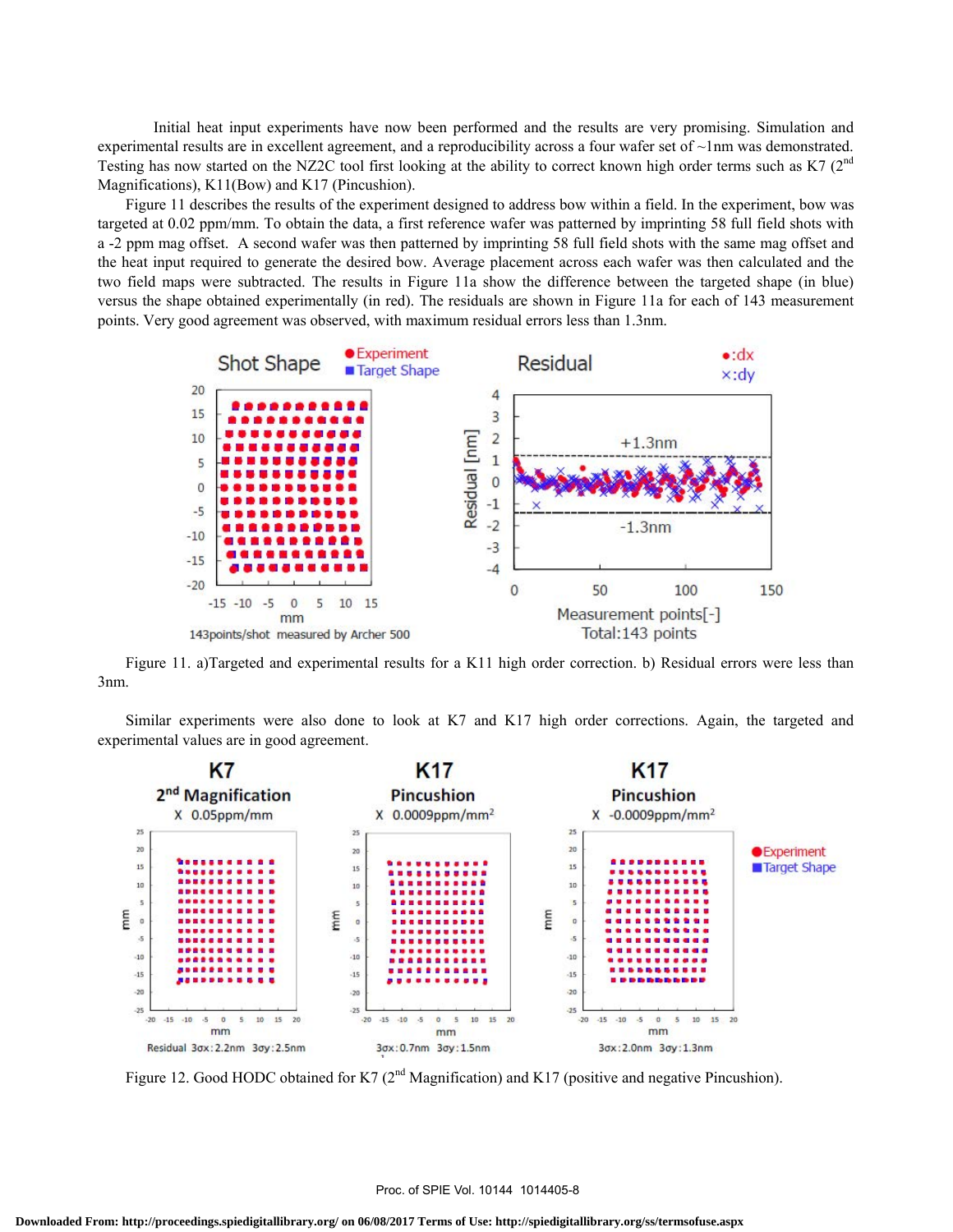HODC was next applied to a device wafer which required a bow correction. The results are reported in Figure 13. Again excellent correction was confirmed, with residual errors less than 1.3nm as measured using an Archer 500 tool. Other high order terms can be corrected as well, but the thrust going forward will be targeted at device wafers.



Figure 13. Corrected bow on a device wafer using the HODC system. Residual errors were again less than 1.3nm.

### **5. CONCLUSIONS**

Great progress has been made in the field of NIL over the last three years. In this paper, to meet CoO requirements and to address yield issues, the progress on overlay, throughput, particle reduction and mask replication tool was shown. A mix and match overlay of 4.0 nm has been demonstrated and methods for reducing overlay error using heat input through a High Order Distortion Correction (HODC) system were introduced. The HODC system has successfully corrected bow, pincushion and 2<sup>nd</sup> magnification distortions and was also successful in doing corrections on device wafers. Throughputs of up to 20 wafers per hour per imprint station have also been achieved. The continued reduction of particle adders extends both the life of the master mask and the replica mask. In this work, an air curtain system was tested both on a test stand and on the imprint tool. In an optimized configuration in a test stand, the air curtain showed potential for enabling a particle adder count greater than 1000 wafers. Optimization of this new scheme as well as enhancements to the existing particle control systems, will aid in the further reduction of imprint defectivity, in order to meet the levels required for device manufacturing.

#### **ACKNOWLEDGEMENTS**

The authors would like to thank their colleagues in the support of this work.